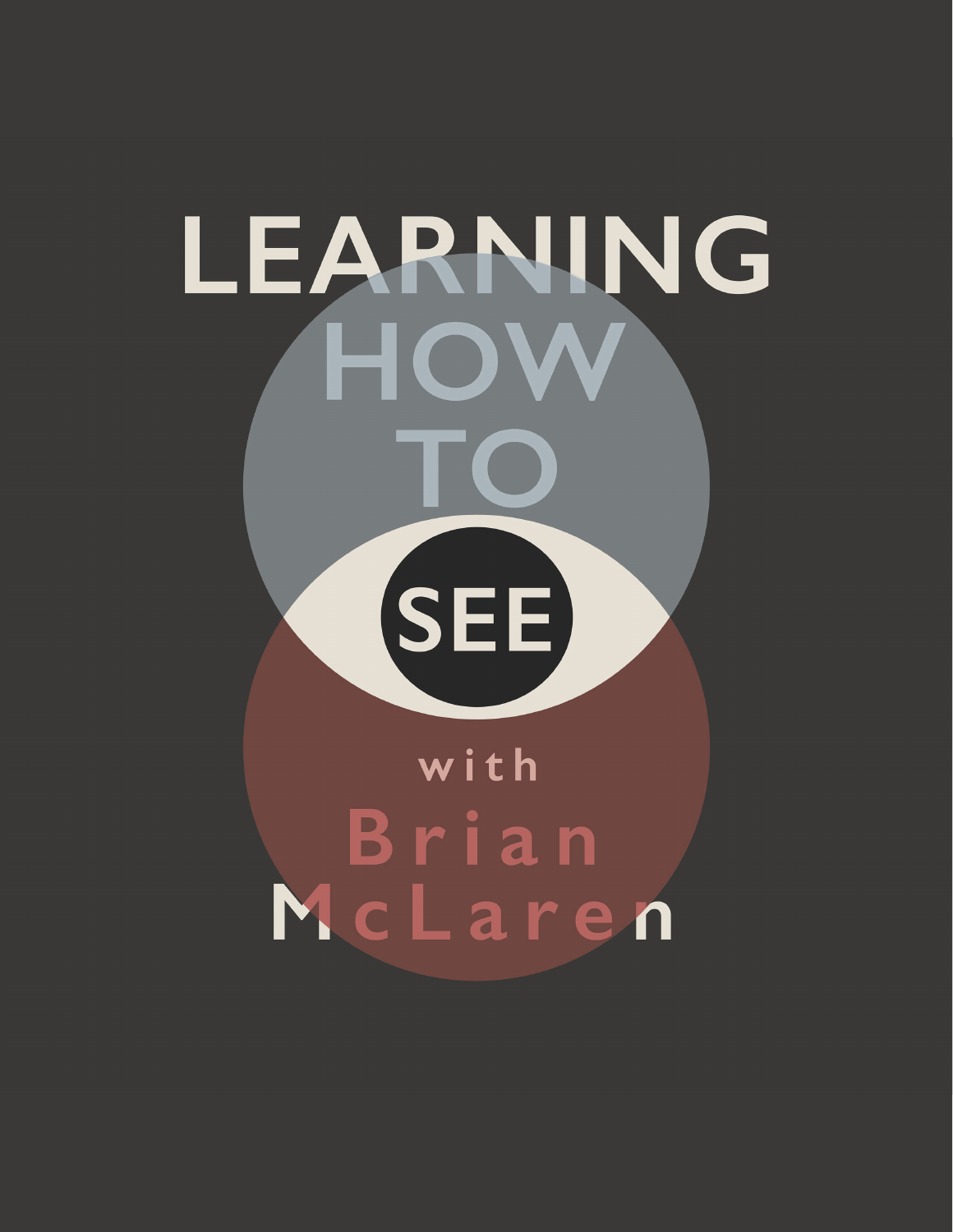- Brian: When I was a preacher, I was preaching one Sunday about freedom and I used the image of breaking out of a box. And then, as preachers frequently do, I got into a little bit of a rant. And I started talking about how we're just surrounded by little boxes in which we live our lives. We wake up in a box called the bed, in a box called a bedroom and we look at the box called our clock to see what time it is. And then we go into the box of our bathroom and look in a box of a mirror and then get in a rectangular box called the shower. Then we go to the box of the closet or the drawer to get our clothes.
- Brian: And then we go to the kitchen, where we open a box of a cupboard and take out a box of cereal and eat our breakfast and then get in the box of our car to go to the box of our office, where we find the box of our cubicle. And we look in the box of our screen all day until we go home to the box of our home on the square block that is a box where we watch the box of a TV until we go to bed and we do it all again the next day.
- Brian: We live in the boxes of our external world. And in some ways, they really do reflect boxes in our internal world, man made structures. And we very often can't see anything outside of them. There's a story in the Gospel of John chapter nine where Jesus is walking along and he comes upon a man who has been blind from birth. And immediately we start to see people's boxes. The disciples say, "Who sinned? This man or his parents that he was born blind?"
- Brian: So you can understand in their box, if something bad happens, there's somebody to blame. And they're intrigued by the question, "If someone is born blind, how can they be blamed for the wrong that made them blind?" And so Jesus basically answers by saying, "I'm not working inside of your box at all. You're working in too small a box." And then he spits in the dust, makes mud and applies it to the man's eyes and tells him to wash in the pool of Siloam nearby. And this blind beggar is healed.
- Brian: But remember, he has never seen Jesus because when he left Jesus to go to the pool, he still couldn't see. He had a cake of mud on each eye. So that story is interesting enough. But one detail that is amazingly common in the Gospels, Jesus does this miracle on the Sabbath again, so he's in trouble with the religious leaders again. And in fact it creates a scandal in the town. And the religious leaders are not happy that a man was healed on the Sabbath. So they call in the man, they call in his parents, they call in the man again, they put them through interrogation and finally the man says, "Look, I don't know what's going on here, I just know I used to be blind, now I can see. And whoever healed me must be from God because it would take the power of God to heal somebody like me." And religious leaders reply, "You were born in sin. And you're trying to teach us."
- Brian: As if to say there is something going on in your history that caused you to be blind. You see, they're in the same box the disciples were. And you might say they have the same blindness within that box that disciples did. That the religious leaders know the cause of this man's blindness. It's that he was born illegitimately. And so Jesus goes on to find the man, introduces himself and says something really weird. "I came into the world for judgment so that those who do not see may see and those who do see may become blind."
- Brian: And then some of the religious leaders are nearby and they hear him say this and they say to him, "Surely we are not blind, are we?" And Jesus said to them, "If you were blind, you would not have sinned. But now that you say, we see your sin remains." This story is just so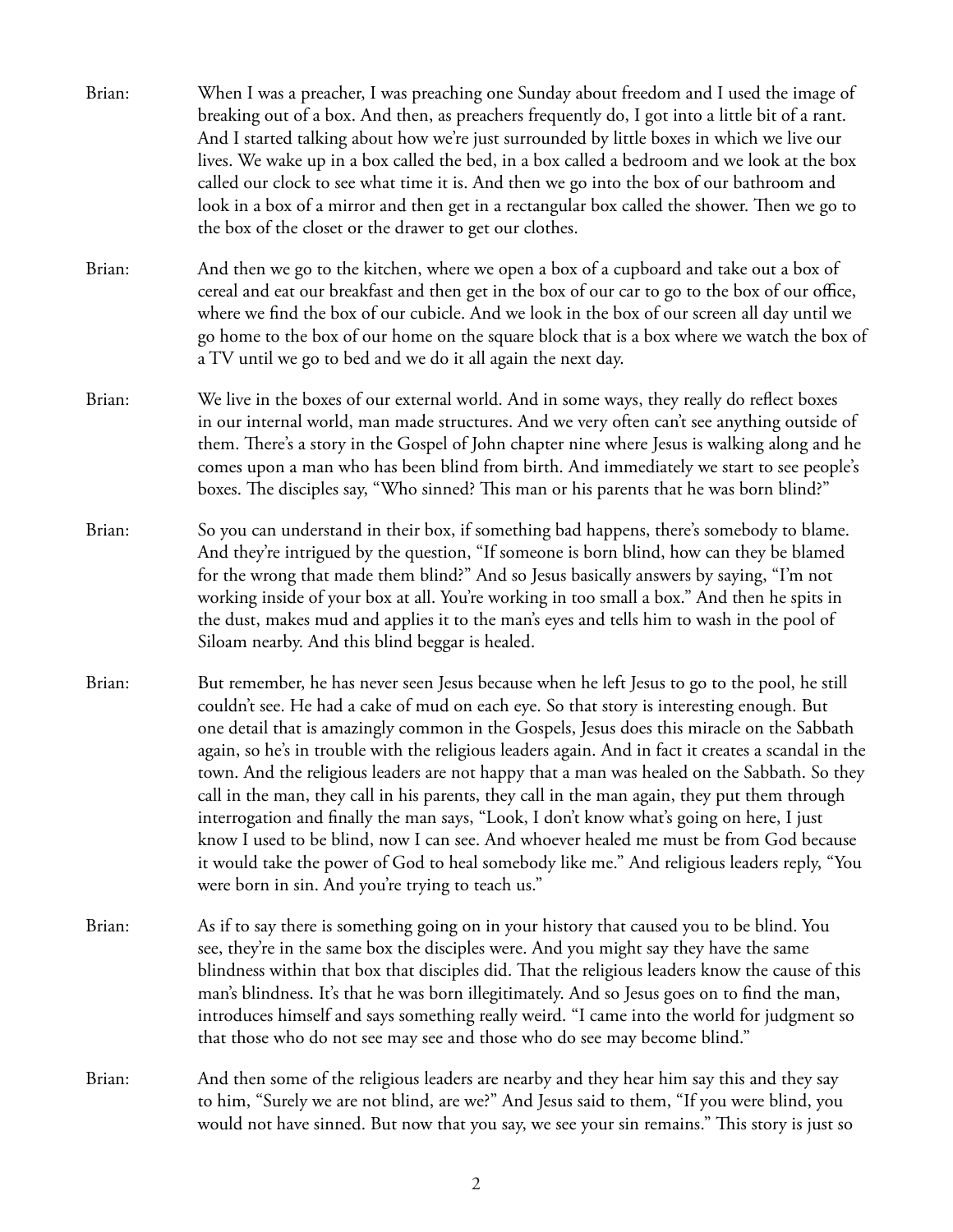dynamic and rich on so many levels. But what strikes me is the disciples begin by assuming if you're blind, it's because of sin. And at the end, Jesus says, "Look, if you're blind, you're not to be blamed for being blind. You wouldn't have sinned if you admitted you were blind." He says to the religious leaders, "It's your claim to see that gets you in trouble."

- Brian: So, in today's episode we want to join Jesus in flipping the script. The script that sinners are blind or that people with problems deserve the problems they receive. And we'll join Jesus in saying, "Look, if we can begin by admitting that we don't see everything. If we can begin by questioning that we might be seeing from within a box that's keeping us from seeing a lot, then we can be helped. But if we're claiming we see everything already, we are really inside of a box." So in today's episode, we're going to look at two more biases. One is political and one is very personal and these are boxes that trap many of us. We do not see everything so we do not know everything. We do not even know how much we do not know. Nor do we know how much of what we know is actually impartial, distorted or false. That is why we seek to open our eyes to encounter the world afresh in humility and in silent wonder to learn to see.
- Paul: Thanks Brian. What a rich beginning. And before we step into our first bias of today, let's pause, look back at our first three episodes, where we've looked at seven biases. Seven ways that our brains work to keep us from seeing clearly. So first, we looked at two of the most basic biases. The confirmation bias and complexity bias. From there, we looked at the three social biases. Community, complementarity and contact bias. Then in our last episode, we just looked at the biases relating to our personal level of maturity. Competency bias and consciousness bias.
- Paul: Today, we began with a political bias. It's called conservative liberal bias. So here's how we're going to be approaching this. How we're defining this. Our brains like to see as our party sees. We flock with those who see as we do. Liberals see through a nurturing parent window and conservatives see through a strict father window. Liberals value moral arguments based on justice and compassion, conservatives also place a high value in arguments based on purity, loyalty, authority and tradition. So this one is obviously very relevant to our world today. Brian what if you could tease that out further, but I know you've done a lot of work on this bias. What have you discovered through that study?
- Brian: Well, first, it really is interesting. A lot of social psychologists have studied that conservative and liberal brains actually work differently. People can do tests on the way you respond to certain situations and they can tell you with a high degree of accuracy what your political leanings are. One group who studies this, they're called moral foundations theorists. And what they have found is that there are six basic lines of moral argument. In other words, any moral argument usually relies on one or more of these rationales. First is justice, second is compassion. It turns out that liberals almost always argue almost every issue based on justice and compassion. Then the other four are purity, loyalty, authority and liberty. And interestingly, conservatives argue on justice and compassion but they also argue on purity, loyalty, authority and liberty, and liberals seldom do.
- Brian: And this has been tested and all kinds of experiments have been run to show these six lines of moral reasoning. And this tendency, obviously, we could find exceptions but this is a generalization. I've thought about this a good bit and I think one of the reasons that liberals or progressives tend to not talk about purity, loyalty, authority and liberty is because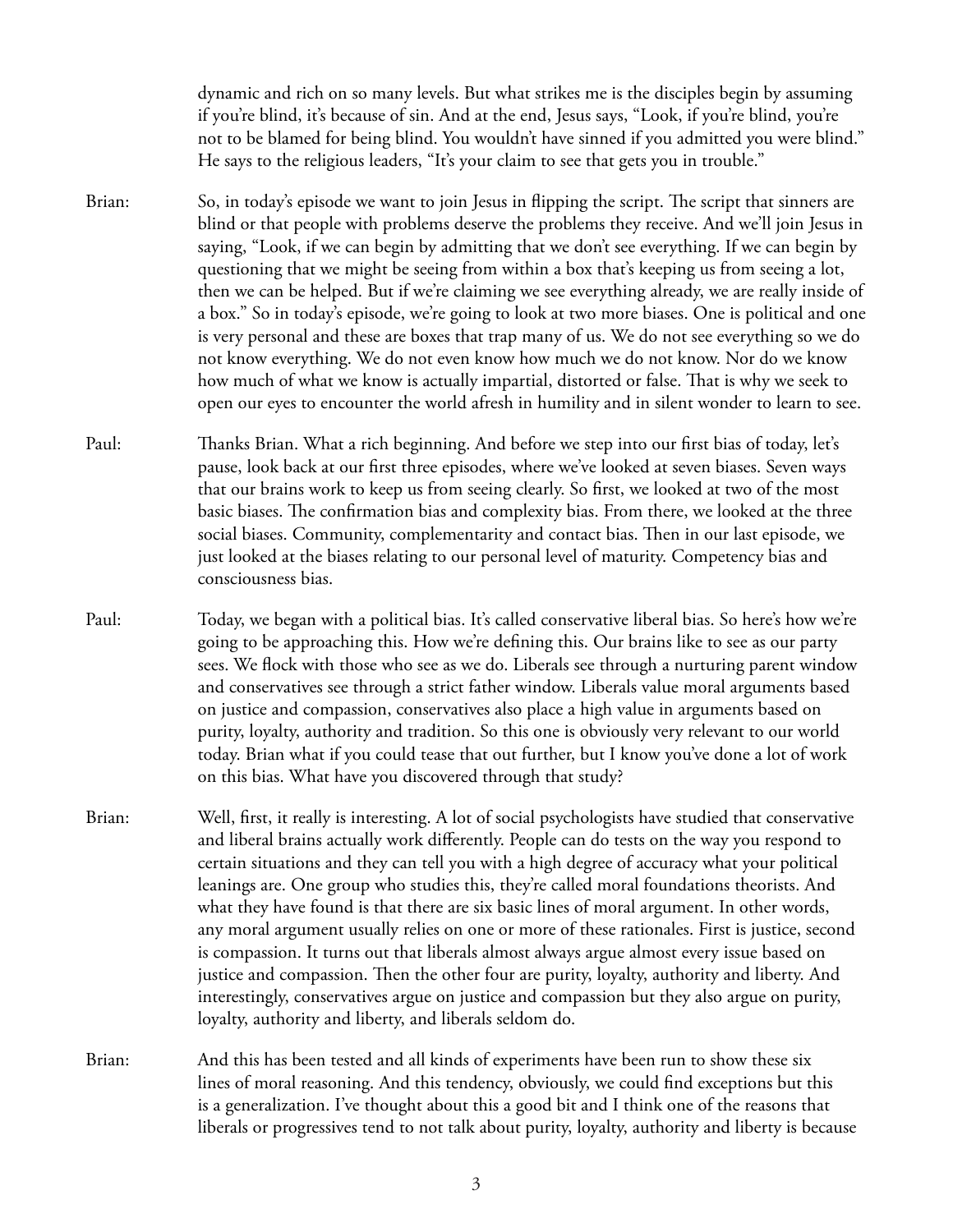they feel they often see conservatives using these four values against justice and compassion. And so that's something we can talk about in a couple of minutes. But one other finding, this comes from the work of George Lakoff, and he basically says, "Look, when we're raised as children, many of us live in the world of a strict father." Our experience of our upbringing is there's a strict man, a father or grandfather, maybe could be an uncle, but there's a strict man who is the dominant figure in our upbringing.

- Brian: Others of us grow up with nurturing parents. And Lakoff suggests that that sends us on a trajectory of our lives. That many of us then, for the rest of our lives, live in the universe of a strict father and that tends toward being conservative politically. And others of us live in a world where the nurturing parent is natural and that leads us to be more progressive. And when you take just that amount of research and you set that loose on our political landscape and you look at all of our divisions and you watch what's happening, I think it helps us understand first, why the world looks obviously one way to one group of people, obviously, another way to a different group of people and maybe why we find it so hard to understand each other. So I'd love to hear what thoughts that stirs up in each of you.
- Gigi: The thing that comes to me is just how important information can be to help us get over bias. But I also think we have to be inclined to want to get over the bias first. And because one of the things that's the most helpful for me in overcoming bias is to be able to put myself in the other person's shoes. And so to have a sense that there is something going on in the background, whether because of how someone's brought up or how their brains are wired that is in addition to what people are saying, there's something else going on, something larger. It doesn't negate any kind of harmful impact or anything. But it does show that there... I think of some things that we talked about earlier, and people in general are just doing the best that they can do. And that for at least for me, it softens any kind of hard edge I might have against somebody to be able to say that it allows me to put myself into their shoes even if a little bit, it can soften my bias against them.
- Brian: That's beautifully said.
- Mike: I really appreciate you saying that Gigi, especially that people are just doing the best they can do. It's interesting to think about this for me because I started out with one particular bias in this conservative to liberal contrast. And then as I got older I deconstructed it and now I would say I'm probably completely on the other side of it. I don't know if it's dangerous to say but I don't ever want to lose touch with why I held the previous bias that I had.
- Mike: I don't want to lose touch with what was going on in my own mind and my own thinking, and I don't want to lose the ability in some way to relate to friends and family members who are completely on the other side of that spectrum. And it's a real effort. And I'd so appreciate the thoughts of the rest of you on this. It's a real effort to hold those bridges of communication and compassion and understanding even when I feel like I'm hearing things and seeing things that are utterly devoid of compassion and understanding. But I don't want to lose touch with remembering the way that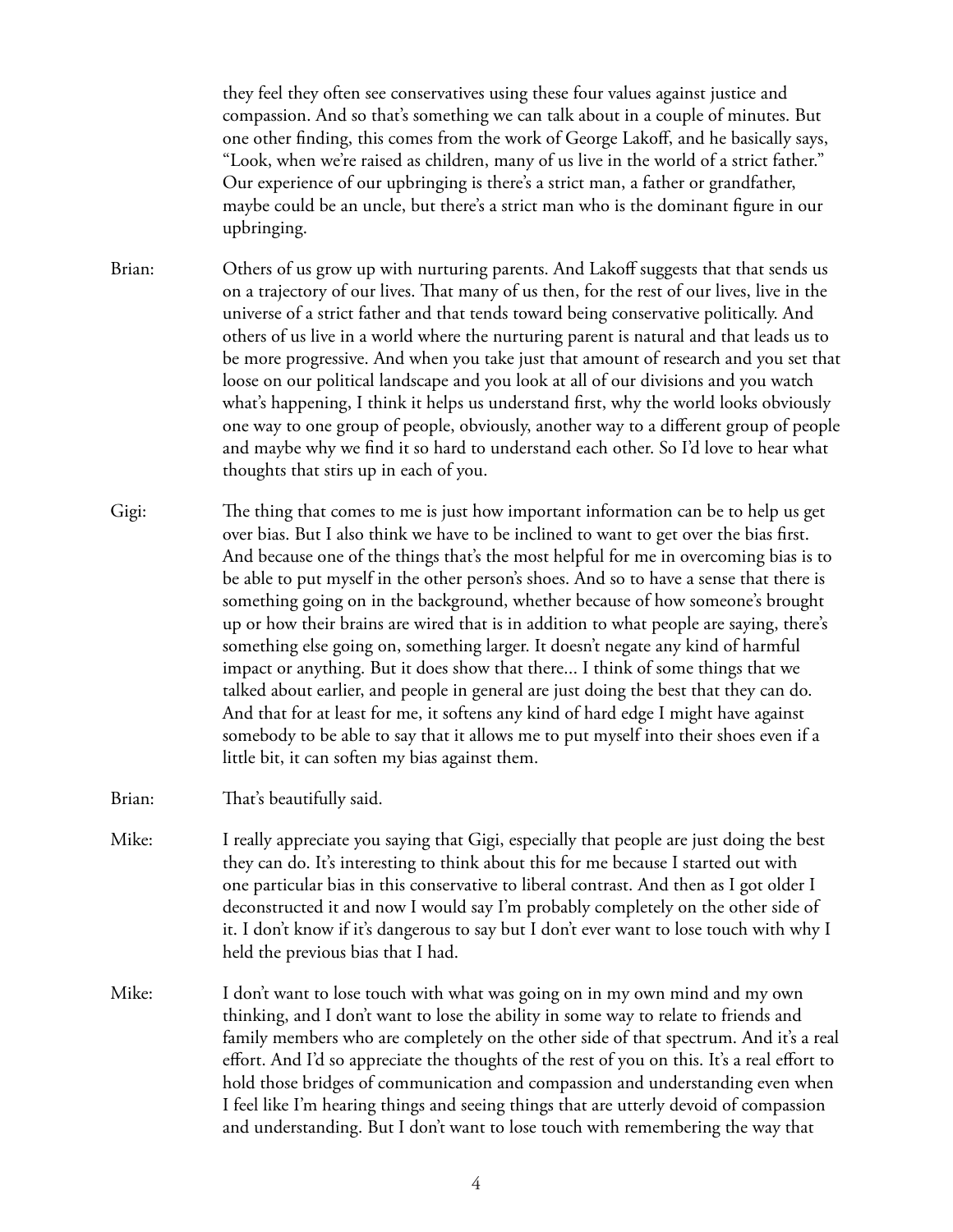I thought about things back then, even though I'm disgusted by some of it, to be honest.

- Paul: I love that. It brings to mind for me about how, the way that mystics, when they speak of their particular path or the way that they participate in reality, that humility is always the first step. And I think with this particular bias, if one person embodies humility regardless of where they land on the political spectrum, they're willing to engage on the supposed other side of the spectrum because they can offer that from a place of humility, of seeking to understand and even conceding points that they maybe didn't see from their own particular bent or bias. And I think of that, that cultivation of humility, if that was ingrained into our politics as a beginning place for conversation, what could happen? How could folks reach across the aisle and see beyond, as you said, just this natural first or foremost pieces that we see through the justice, compassion or the purity, loyalty, authority and liberty? Yeah, I find humility to be the potential bridge to hopefully speak through and speak to one another.
- Brian: You know, Paul, as you said that I think, yeah. And one of the things that humility involves is a refusal to take the position of moral superiority. Because I think this is what we always want. We want to... That not all of us and not all the time, but there's some part of us that is always fighting being ashamed and being put down and so we want to get one up on somebody else. And in so much political discourse... And as you three know, I've been very involved in political campaigns for a number of years so I have skin in the game in this and I feel these temptations. But what I feel as someone who identify... I was brought up very conservative. And, Mike, I'm really glad you mentioned, it's possible for us to change. And my family had a mix. One of my parents was a Republican, one of my parents was a Democrat. I could never remember which was which. Sometimes I wondered if they could remember. But their leanings were politically conservative, especially as as they got older.
- Brian: And I went in a different direction. But as you said, I have empathy. I want to remember the good motives that they had. And one of the things that this challenges and invites me to do is, when I, for example, as a progressive person, I sometimes watch Fox News and I seldom feel that I'm learning anything about reality outside of the television station. But every time I watch, I learn a lot about what motivates their loyal viewers who make up a very significant percentage of the American population. And having this tool from moral foundations theory, I could see, "They're arguing for purity right now." For example, in conservative resistance to accepting equality of LGBTQ persons, many of those arguments are related to certain forms of sex are pure and certain forms of sex are dirty. So that purity language comes in and then I realize, maybe progressives are making conservatives feel inferior because of their stance on racism or on the way they treat transgendered kids and they're coming back by reasserting, "We're not inferior, we're not shamed, we uphold purity."
- Brian: So it becomes this battle of dueling moralisms. And then loyalty. You think, "Loyalty is a great value." But then you think, "How could it be abused?" And respect for authority, there's really a place for that. I agree. In fact, that's one of the things that my parents really taught me, is respect for authority. Yet you think, but if authority figures say to maintain old prejudices, that's perpetuating racism and anti trans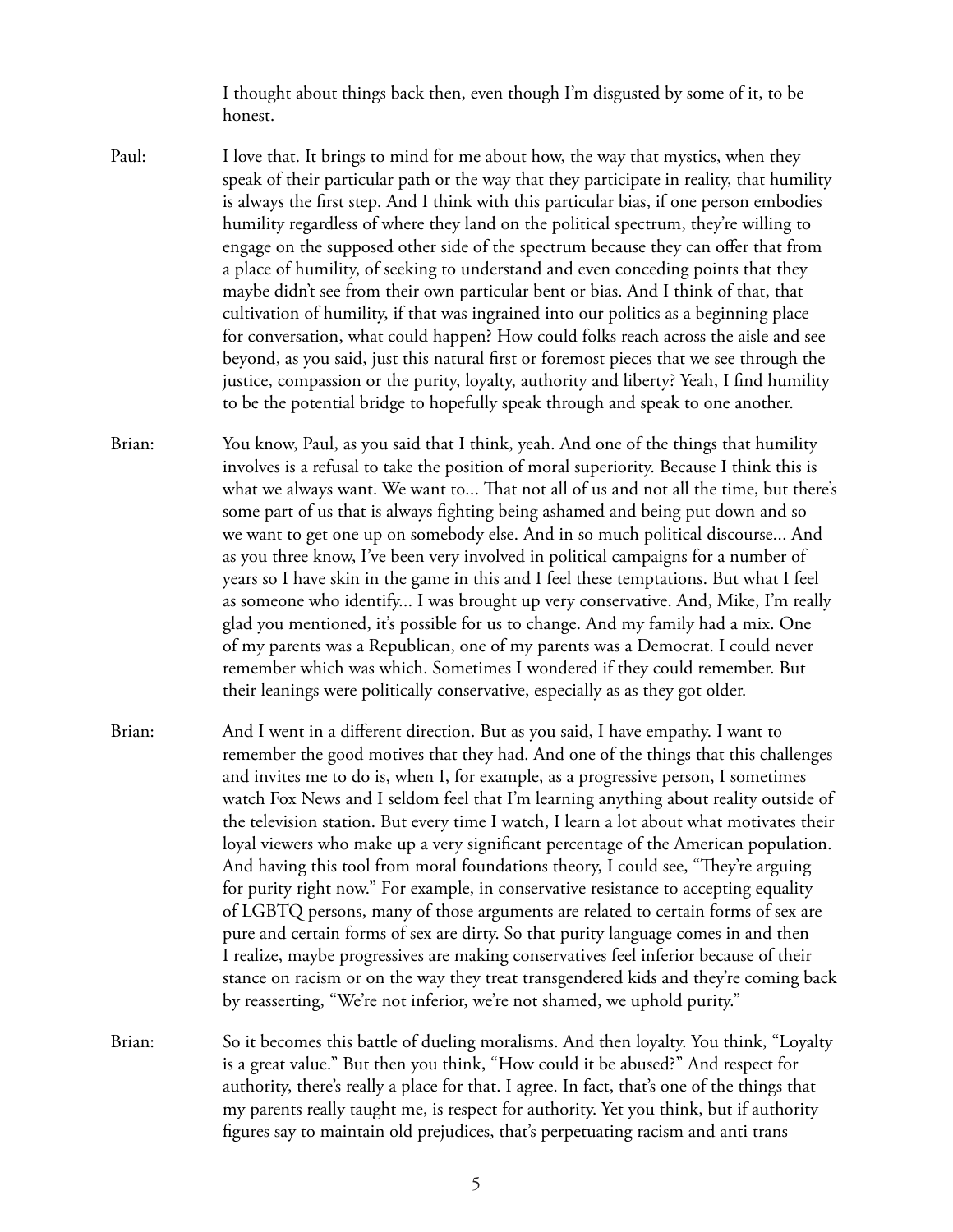attitudes and so on. And the same with liberty. Even in the recent battles over whether you wear a mask or not. You could just see, this is the concern for liberty, I'm free to not wear a mask versus those people who are so concerned about compassion that they don't want to make somebody else sick. And so then, standing up for liberty seems macho and standing up for compassion seems weak. But when I understand that, I realize it's not that those folks think of themselves as bad, they just think of themselves as moral by a different yardstick. And at the very least, I think that helps us to approach one another without the same superiority and disdain.

Mike: That's so helpful, Brian. And who doesn't see the value of morality? It's such a crucial component of our ability to function in the world, how we treat each other. And I have to admit, growing up in a world where the word, purity was thrown around, it's even hard for me to say. It's hard for me to say or hard for me to hear but it's still important for us to talk about. And so I so appreciated the other day, when you shared that story in the Gospels where Jesus addresses the value of purity. And he said, "It's not what goes into a person that makes a person impure, it's what comes out." And I think that's in Matthew 15.

- Mike: The rest of the passage reads, "But Peter said to him, explain this parable to us." And Jesus went on, "Are you also still without understanding? Do you not see that whatever goes into the mouth enters the stomach and goes out into the sewer? But what comes out of the mouth proceeds from the heart and this is what defiles us. For out of our heart come evil intentions, murder, adultery, fornication, theft, false witness, slander. These are what defile a person. But to eat with unwashed hands does not defile." So it doesn't seem like Jesus is rejecting purity as a value. And again, I have to say, it's hard for me to even say that, but it definitely doesn't seem that Jesus is rejecting purity as a value. He's shifting our thinking from applying it to the body to instead applying it to the soul.
- Brian: Well, let me just say, Mike. Yes. And this issue of purity is one I feel because I'm quite involved with issues of climate change, I constantly speak of dirty energy and dirty fossil fuels. And I do that because I'm trying to appeal to people's desire for purity. And when I care about the environment, I'm caring about purity of our water and purity of our air. So I think, I uphold purity. It's just a question of where we see it. And that to me is what I love about that passage. And you even feel Jesus as being a little bit mischievous. It's, "You're worried about what goes into your mouth? Kosher or nonkosher? Hands washed or unhands washed? Remember, whatever goes into your mouth ends up in the toilet." It's his way of saying, "It's not so clean." I know this isn't in any of the creed's but Jesus is just brilliant. The way he challenges people's thinking.
- Gigi: I like the idea of, for all those values, justice, compassion, purity, liberty, the others, that it may be more about the level at which we're looking at them as opposed to those values themselves. And I wonder if there's a bridge in that. In that, if liberals could look at the ways in which they actually are upholding purity or the ways they're actually are... And you can see that it's just a different level. And if the same thing for the conservatives. Especially with, I think justice is not the same, but with compassion because compassion does have a... For many people it's the bleeding heart liberal feel to it. But if they could see that what's underneath, actually, I think for many of them, underneath the purity of the liberty, there is some compassion under there. If they could see that level, and maybe they can talk from where they have the same values but different levels, it might be a way of bridging some of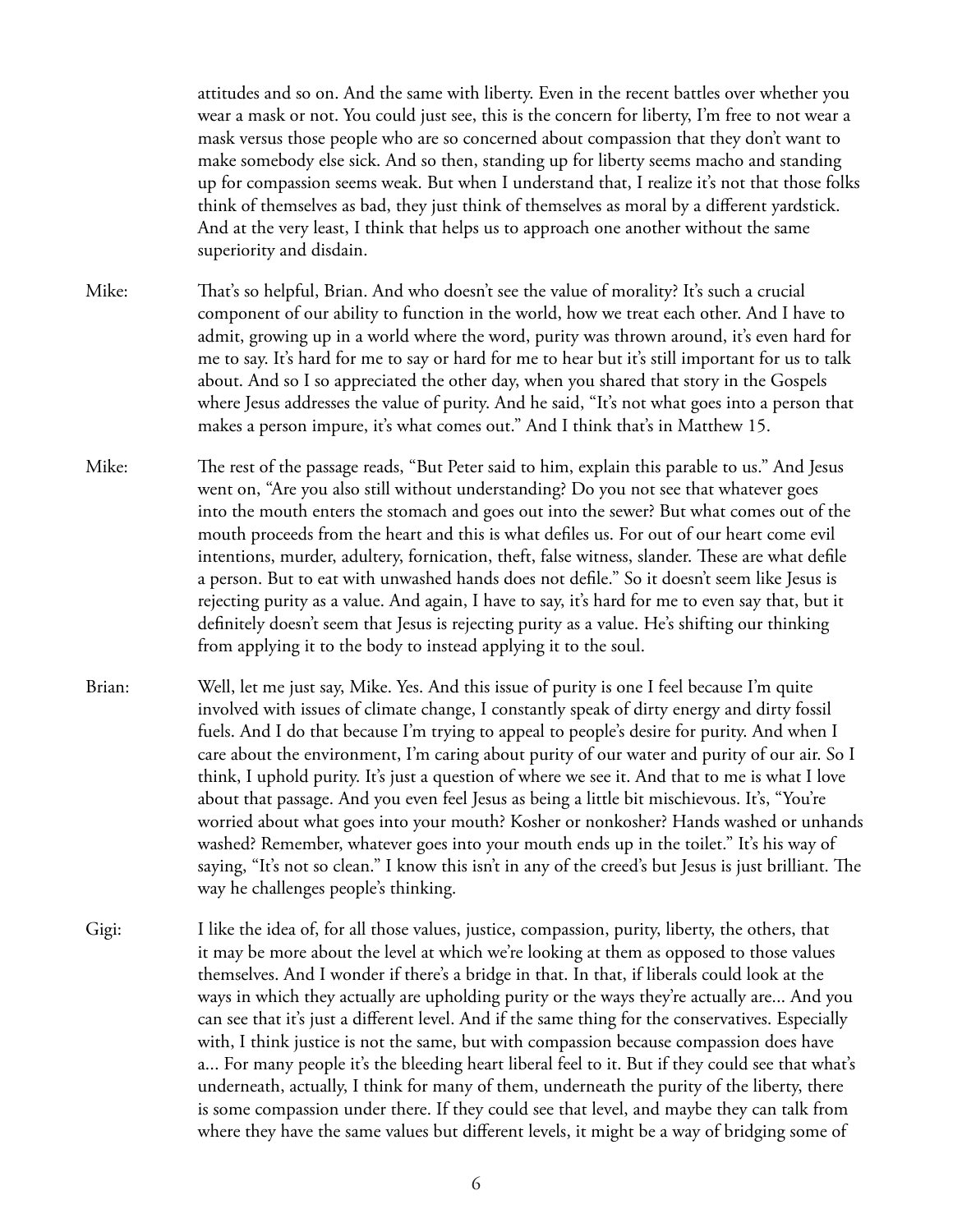that bias.

| Paul:  | That's so good. It makes you think of no value as an island unto itself. They're all connected.<br>They're all supporting one another to build a beautiful landscape to traverse across. I really<br>appreciate that Gigi. I'm curious for you all about the strict father nurturing parent tax. Is<br>there anything that comes up for you all with that in relationship to this?                                                                                                                                                                                                                                                                                                                                                                   |
|--------|------------------------------------------------------------------------------------------------------------------------------------------------------------------------------------------------------------------------------------------------------------------------------------------------------------------------------------------------------------------------------------------------------------------------------------------------------------------------------------------------------------------------------------------------------------------------------------------------------------------------------------------------------------------------------------------------------------------------------------------------------|
| Gigi:  | Well, my mom was the one who was disciplinary.                                                                                                                                                                                                                                                                                                                                                                                                                                                                                                                                                                                                                                                                                                       |
| Paul:  | Got the script already.                                                                                                                                                                                                                                                                                                                                                                                                                                                                                                                                                                                                                                                                                                                              |
| Gigi:  | But I have to say, in the African American culture there is a different way of looking at liberal<br>and conservative. Justice is just huge no matter where you are in the political spectrum.<br>But at least in the culture I grew up in, there was also ultim conservatism when it came to<br>homosexuality, when it came to abortion. But my parents were Democrats. And for many<br>of the people I know in my culture, it was historical. Who supported civil rights? So it came<br>from that difference. And there was a shift, as you probably know, because most African<br>Americans started out Republican because of Abraham Lincoln.                                                                                                    |
| Gigi:  | But then in the 60s and even before, there were two Southern Democrats that just changed<br>their stripes so many So they changed their stripes to Republican, so those who were too<br>still diehard Republicans went over to Democrats. For me personally, I'm neither. I'm an<br>independent. Although I tend to lean toward the democratic liberal side because I tend<br>to lean toward compassion. But I think given my family history, there was nurturing but<br>there was also a lot of strictness and strictness tended to win out. But I think there are other<br>factors, mostly, I think in being part of a basically historically oppressed minority also weighs<br>into where my bias goes when it comes to liberal and conservative. |
| Mike:  | I really appreciate you sharing that Gigi because it's so profoundly insightful and also gives<br>us this look at the limitations of the models and the theories that we use. And how those<br>models and theories can have their own bias. It's built into them. And I think Paul an answer<br>to your question. Same is interesting for me as I, didn't even realize it till we're talking about<br>it in this conversation, I tend to think of political persuasion in a developmental theory. So I<br>don't know, was it Someone here will know. Was it Churchill who said I don't trust anyone<br>who doesn't start out as a liberal and end up as a conservative?                                                                              |
| Brian: | I think so. I think he said something like that. Yeah.                                                                                                                                                                                                                                                                                                                                                                                                                                                                                                                                                                                                                                                                                               |
| Mike:  | Yeah. And it's so funny because for me, to own my own bias, I move and groove in a friend<br>circle where almost all of us to a person started out conservative and ended up liberal. So<br>it's a very interesting thing to ponder how our family of origin affects it, how our friends<br>affects it and how our own development affects it and then to turn around and look at those<br>developmental models and realize they also have their own persuasion and limitations.                                                                                                                                                                                                                                                                     |
| Brian: | I'll just throw one other little bomb into the mix here. I think part of what's happened in<br>our politics in the last several years, is that a new group has come up in addition to liberals<br>and conservatives. And I would call that authoritarians. If anybody's interested, I have a<br>little ebook about this on my website. And I think what happened is authoritarians came<br>along and they talked purity, loyalty, authority and liberty. But what they really valued was                                                                                                                                                                                                                                                             |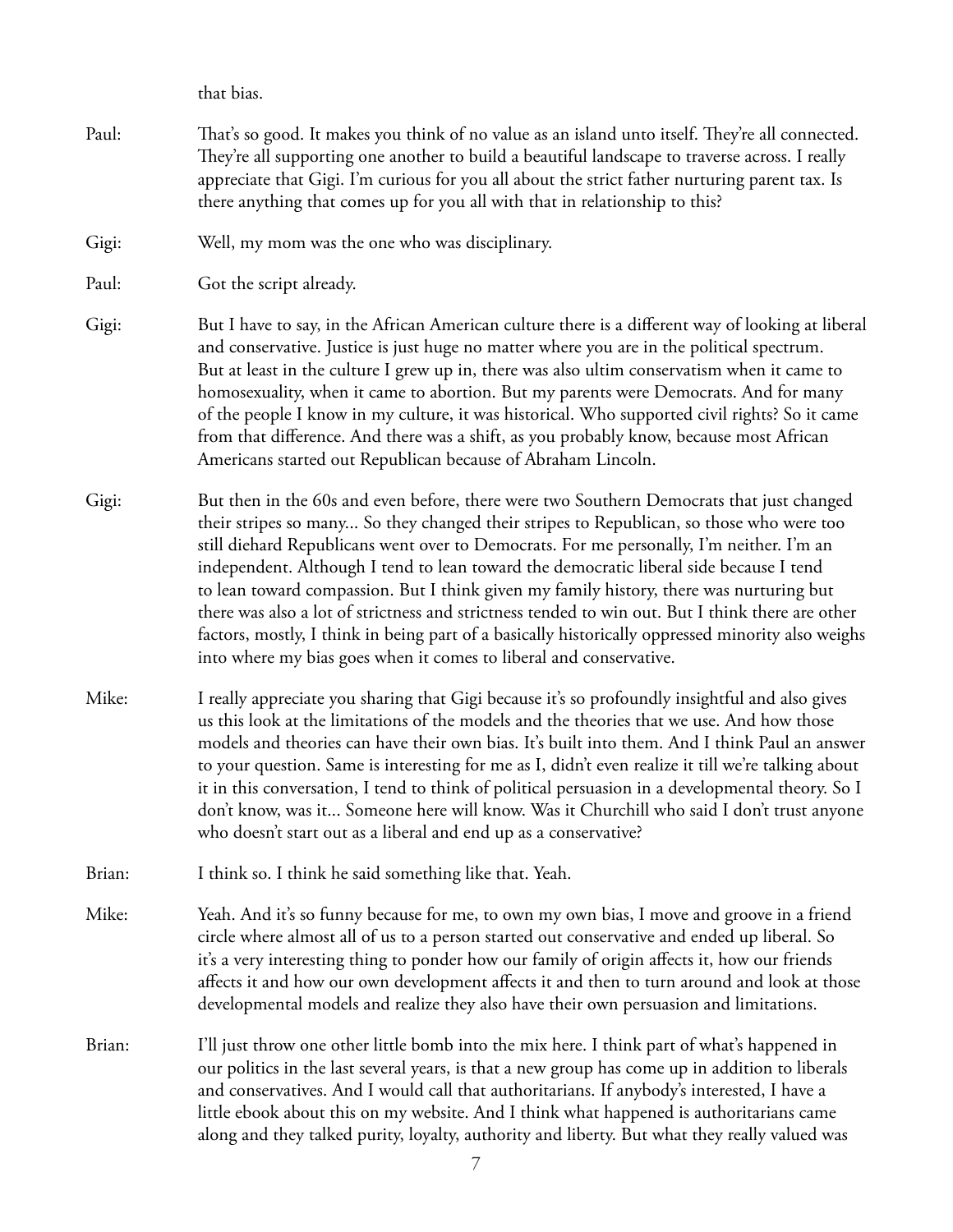winning. And you might remember that when the former president said he could stand in Fifth Avenue and shoot somebody and wouldn't lose support, I think what he was saying is, "People believe that I will help them win. And in the interest of winning, they'll throw out justice, compassion, purity, loyalty, authority and liberty." That winning is the only value. Winning for our side. And anybody who supports us is on our side and anybody who doesn't is the enemy.

- Brian: So it creates this... It just changes the game entirely. And Gigi your bringing up the history of this, I think is really important too, because it reminds us that liberal and conservative aren't two eternal categories that exist in the cosmos. They're constantly changing and they're reacting to local situations. And in our country, we also have to remember... In Jesus' day, there was no democracy. So although there were political parties, they weren't parties in a democracy. They were different interest groups. And so what's happened, especially in a country like ours that has two main parties, is that everything gets put into dualistic categories. We own this value, you own that value. And I even find this in some progressive circles that I operate in. People are embarrassed to bring up loyalty as a value or they're embarrassed to bring up liberty. They have that value but they're afraid if they use it, they'll be seen like traitors. So the binariness of this really creates all kinds of problems.
- Paul: Yeah, I love that. I feel like there's times where I've tucked some of my conservative values under my sleeve in fear of what others may think of me in progressive circles. And I just so appreciate you muddying the water there Brian. And to further muddy the water, I'm wondering, in season one, we got a few comments who felt that by criticizing Trump or naming Fox News, that you were displaying bias and taking sides in a dualistic way. And since we've just brought up this dichotomy of how we talk about these things, could you address this concern?
- Brian: Yeah, it's a really legitimate question. So first, let me say, bias doesn't mean taking sides in the way we're talking about it. To be unbiased doesn't mean that you aren't allowed to pick a side. Bias has to do with whether that side becomes a box that we can't see out of and that we never are allowed to or allow ourselves to have empathy for people who might be in the other box. And bias means that we can no longer see the morality and the moral arguments of people who are in the other party. And I also think people sometimes think that to be non dual means that you don't take sides. But I remember what Dr. King said, "To try to claim that you're neutral in a situation of evil is always to side with the oppressor." Because if the oppressor has power and you just say, "I'm not going to get involved, I don't take sides," Then you're in a sense complicit with the status quo which empowers the oppressor.
- Brian: And so, I'm aware of this and I'm sure I crossed the line, I'm sure I go across the line sometimes but I'm also sure that people who are so afraid of crossing that line might make mistakes in other ways. We all make mistakes in this. And I think this is where that value that you began with, Paul talking about humility, we just have to have the humility to say, "I make mistakes sometimes. And people on the other side of this issue are right sometimes. And let me be humble enough to admit that." Maybe one other thing I'll say, because we live in a political situation where there are parties. My basic policy is that I want to differ boldly and graciously with people who I think are doing wrong. I was in Charlottesville. I have been surrounded by proud boys screaming insults and racist statements and homophobic statements. I've received death threats. I understand the vitriol that's out there. And I don't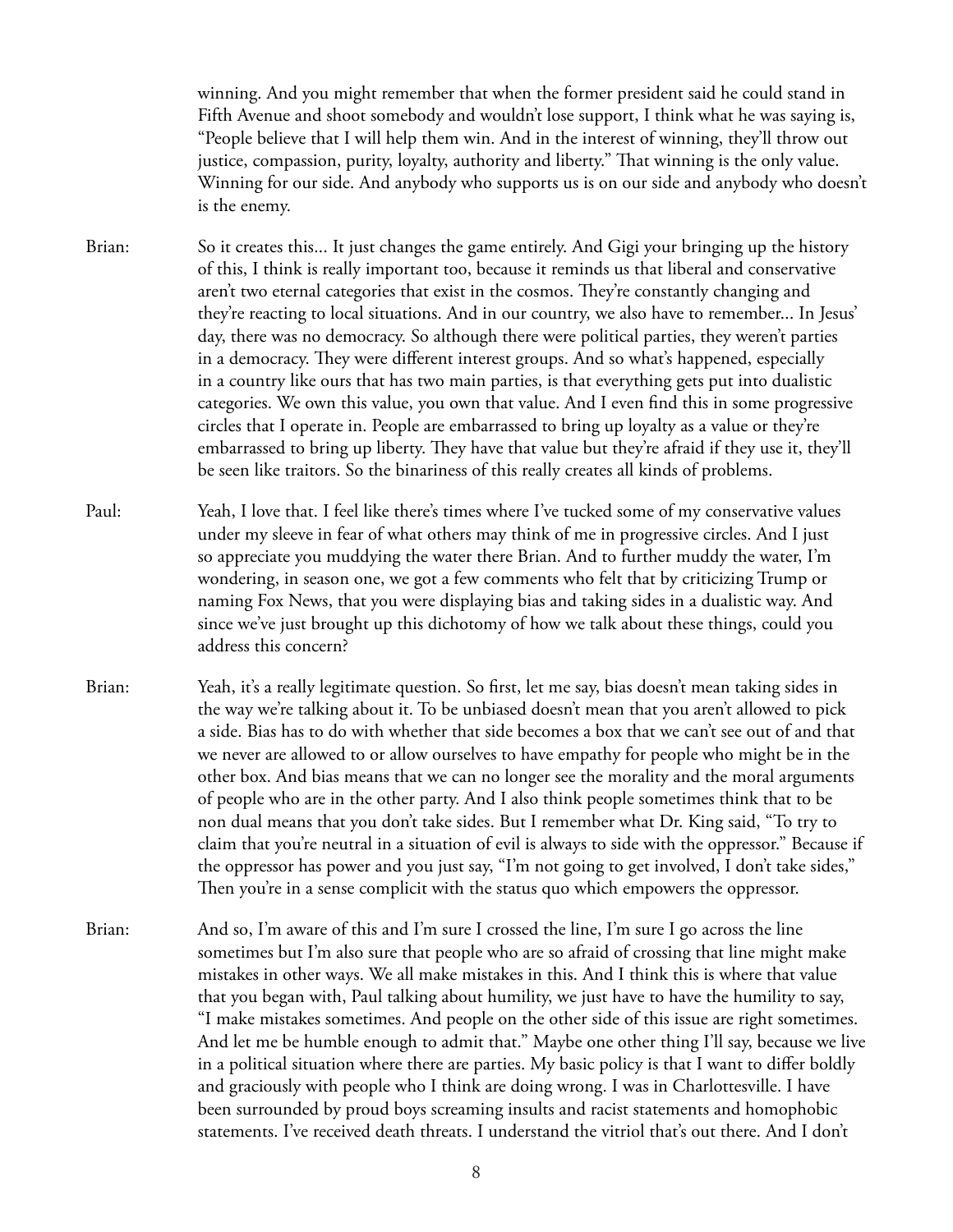want to be afraid to speak up and say that I think white supremacy is evil.

- Brian: And I think Christian nationalism is a distortion of both Christianity and a proper kind of patriotism. So I believe in differing boldly with my opponents. But I know that I won't win them over if I'm nasty or don't understand them or hate them. So I always remember that my opponents are human beings. And so I don't want to insult my opponents. But I don't want to coddle them either. And I don't want to, especially if they're in power, I don't want to pretend that they're not.
- Brian: But that leaves this huge number of people in the middle. And very often, they're the ones who are watching everybody else argue. And they're the ones who I think have to observe who is demonstrating all of those six qualities. Who is demonstrating justice, compassion, purity, loyalty, authority and liberty. And when they see the whole package of morals reflected in people, including that grace of humility, I think that can help change things in a better direction. I don't know, I'd be interested... You all might see weaknesses or problems in that. I'd be very open to it or might have additional comments.
- Paul: I love the way you nuanced how you've approached this. And from that posture of humility and saying, "Hey, there may be times where I have stepped on a line." And can we give grace to one other in those moments so that we can keep the conversation going while still standing firmly in the ground of truth and morality from your own sense of justice and compassion? I just think that's such a beautiful way to engage the conversation. So I appreciate that nuance and also that openness for furthering the dialogue.
- Mike: I also appreciated you just referencing the concept of non duality, because in some of the spiritual circles that I move and groove in, sometimes that concept gets thrown around and it's misunderstood, I think. To mean that we can't ever have an opinion or take a stand or disagree with someone. And it's this misunderstanding that non duality means that we all live in this universal puree of total agreement, when in reality, non duality means it's not this or that thinking. It's infinitely more complex than that. I think it's so helpful to realize that it's an invitation into a deeper wrestling with these issues and not an invitation to step away from them.
- Brian: Yes. Learning How to See will continue in a moment. I'd be interested, Gigi, in what you would think about this. I've met very spiritually sincere people who are very concerned about non duality, who are white and they want to say that, "We're above all of that sort of thing. We're just focusing on consciousness and we don't get involved in politics. Politics is divisive and dualistic that's beneath us and part of me wants to say, "Yeah, here you are a person of privilege with a lot of power. It is very easy for you to take that kind of stand. But if you felt solidarity with people who are being harmed, you might be prone to speak up."
- Brian: But then there's one other side of it, I'd love to hear your thought on this too. That for example, I have Muslim friends who really don't want to speak up about politics, because they feel they're already visible and they're already stigmatized. As soon as they speak up, they become even more targets. And so their way of surviving is to say, "I need to be quiet." And I think there's this other kind of dualism where people can say, "Everybody has to speak up just the way I am without empathy or understanding for our people who are in a different situation." But I don't know, I'd be interested in your thoughts, especially about that Gigi.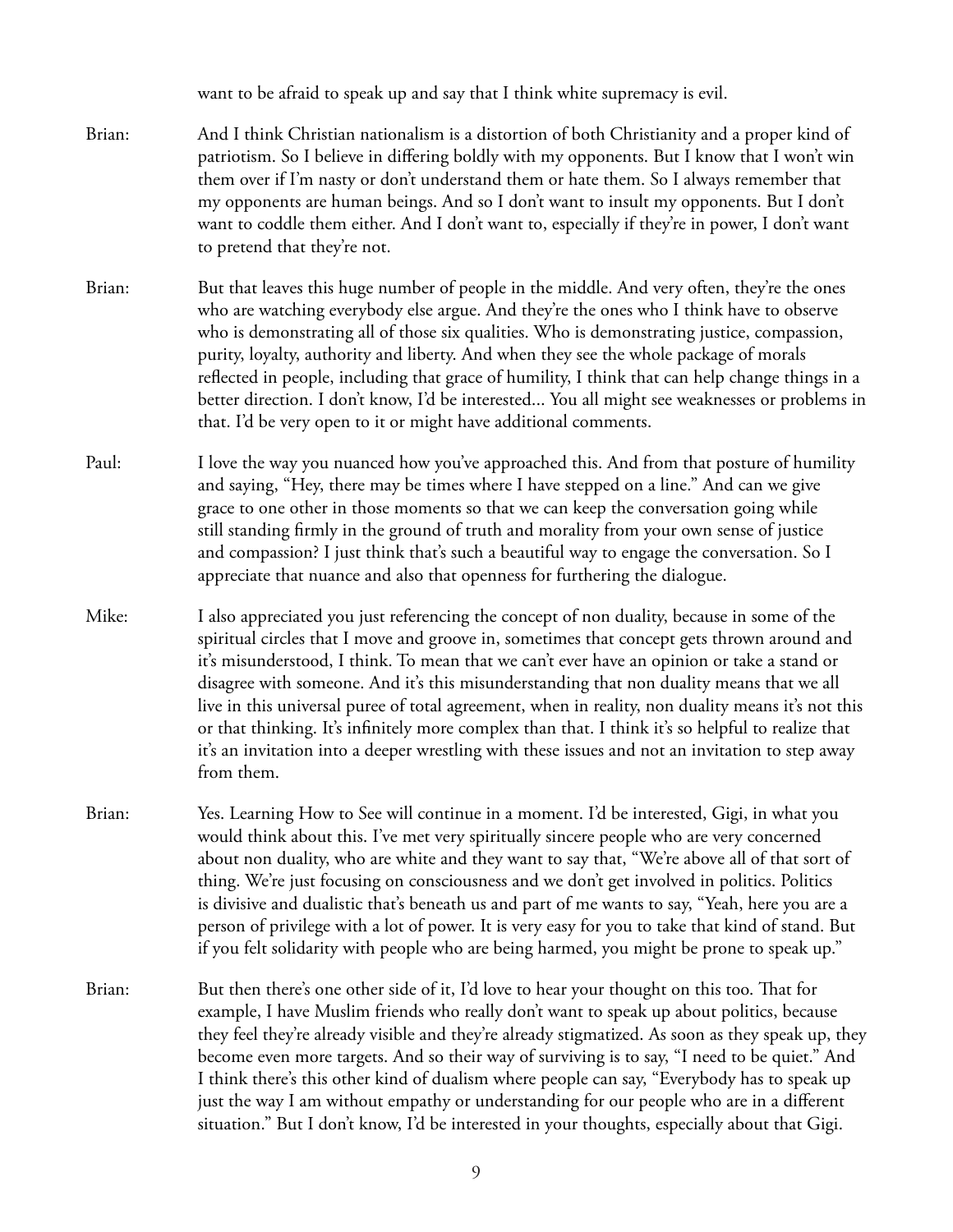- Gigi: It brings to mind a couple of things. One is, we were talking about the simplicity, complexity bias. And I think it's the simple thing to say, "I'm above duality." It's a simple thing to say that, "I'm above politics." But in reality if you're living on the earth, you can't be above politics, if you're living on the earth, to even get out of bed and walk to the bathroom, you got to be in the world of duality. So non duality, I think sometimes gets confused with unity, which gets confused with uniformity. And non duality basically means not two not one. And so you're not siding on all unity, and you're not siding on all duality, you're alone in that hole. And we think of the Trinity as a non dual symbol, you have three distinct beings, but they're one and so you don't become this one amorphous thing.
- Gigi: And one of the beings in the Trinity was very much involved in politics, was very much involved in the world. So I don't know how you can say that I'm really practicing non duality, and that being your body and the world. Especially if you're Christian I don't see how you can do that. And the other thing, I'm remembering, there's a... I hope is okay to talk about other podcasts on this podcast. But there's a podcast that I binge listened to last year called Busy Being Black. It was by a multiracial, African American white Irish mother, who grew up in London came to the states in the south, they went back to England, who's queer. And he grew up in what he would call proximity to whiteness, because he was very very light skinned, he had lots of privilege. And then as things happened in his life, he became in a place where he started to reclaim his blackness.
- Gigi: And he did this podcast to just learn how to do that and just talking mostly blacks, but other people of color and once in a while the white person. And when he would talk to different people of color who were queer, they were always... There were white gay men who were saying, "You got to come out, that's the best thing you can do, you can always come out." And one of the guys he talked to was this, I can't remember which Arab country, maybe it was Persia, maybe was Iran.
- Gigi: But this was a person who, if got out that he was queer, he could have been killed. And somebody outed him and so he had to run for his life. And so it's one thing to say, "I'm going to be out." It's one thing to say, "I'm going to be in politics, because it doesn't hurt me to say to stand up on the side of someone who's oppressed." But to ask someone who's oppressed to do that without taking into account what it will cost them, I think is actually to further their oppression. So that that's where I go into that.
- Brian: What an amazing story and it just seems to me that brings us back to that value of humility and that value of compassion. To have compassion that other people are not in the same situation as I am.
- Gigi: Another thing I think about is just kinds of ways, practices, that we can engage in to overcome our conservative liberal biases, both for even if we're staying in liberal circles just to broaden that conversation, as well as when we're talking to others that were close to or not close to who may be on a different side than we are. And what comes to my mind, especially in the things that we've been talking about is this practice of discernment. I learned that discernment really happens when you're trying to figure out two goods.
- Gigi: And you look at all those values that you're talking about they're all good. But for some reason, we've allowed ourselves to say that because certain people are saying this value,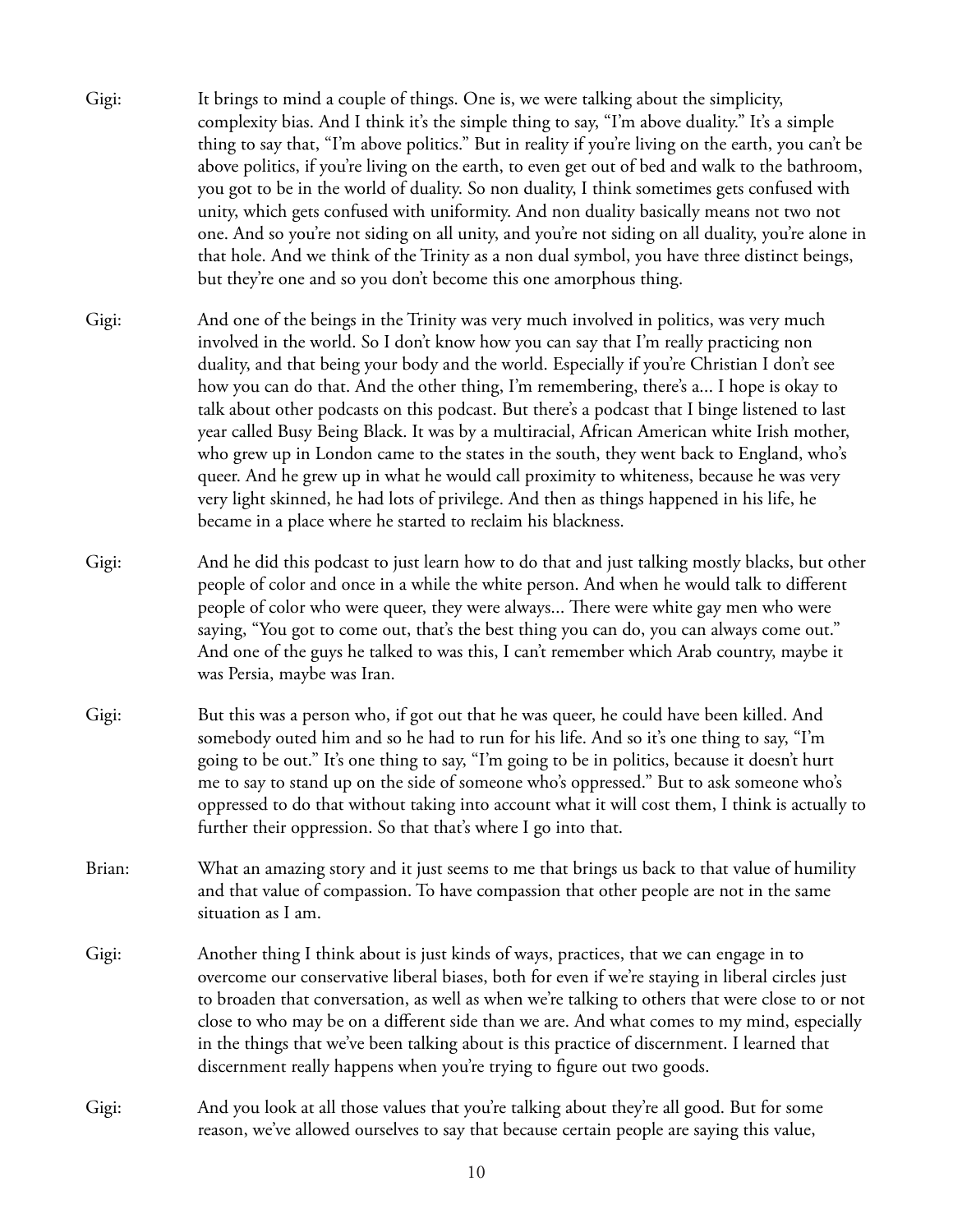it's bad. And because certain people were saying this value, it's good. But the sermon is really looking at this way of what is the good that needs to be practiced in this moment, as opposed to what is always good and what is always bad. So that's one of the practices that comes to my mind when I think about how we can become this bridge and overcome our bias, whether it's conservative or liberal. I wonder if any of you have any others that come to mind?

- Mike: I think for me, as a good yin yang, I try to engage in as much shadow work as I possibly can, which is when I feel anger and resistance towards someone else to look for those same things that work in myself. Which doesn't mean that you then stop, and you don't still speak truth to power, and work to shift injustice in the world, but nonetheless to recognize my own projections. And so even instead of the word conservative, when I struggle with things that I recognize as fundamentalism, it helps me to step back just to create a moment of empathy and laugh or recognize the fundamentalism in my own life. You can still be a fundamentalist talking about the Enneagram or spiral dynamics or non duality or order disorder. It creeps up everywhere. And it's been really helpful for me to always bring that back. Jung says "Everything that frustrates us and irritates us about others can lead us to an understanding of our self," and then still from that place to continue to engage.
- Paul: That's so good. And what came to mind for me was the practice of a daily examine, at the end of the day to review the day and for me often to try to look at the things that offended me. And was I truly hurt? Or was it my persona that was hurt, or a fear that I'm trying to protect? Or what is my relationship to that? And I think a lot of that comes through with the next bias, I know we're going to get to hear it's around comfort, is being challenged in my comfort. And I think having the courage to look at myself, through that kind of examination of how I'm reacting or responding to what is mine to do in the world, is some of the most arduous but important work for me to do in my spiritual incarnational life, as somebody who wants to show up in both the political sphere but also just in day to day life with family and community.
- Gigi: Speaking of practices, here's a prayer that we'll use, specifically focused on conservative liberal bias.
- Gigi: Holy source of both surprise and consistency,
- Mike: help me never to be held captive by rigid ideology on the one hand.
- Brian: Or addiction to novelty on the other.
- Paul: Do not that let me be blinded by conformity or loyalty.
- Mike: To any political party or economic theory.
- Brian: Help me always to do justice persistently.

Paul: Love kindness cheerfully.

Gigi: And with unflagging sincerity.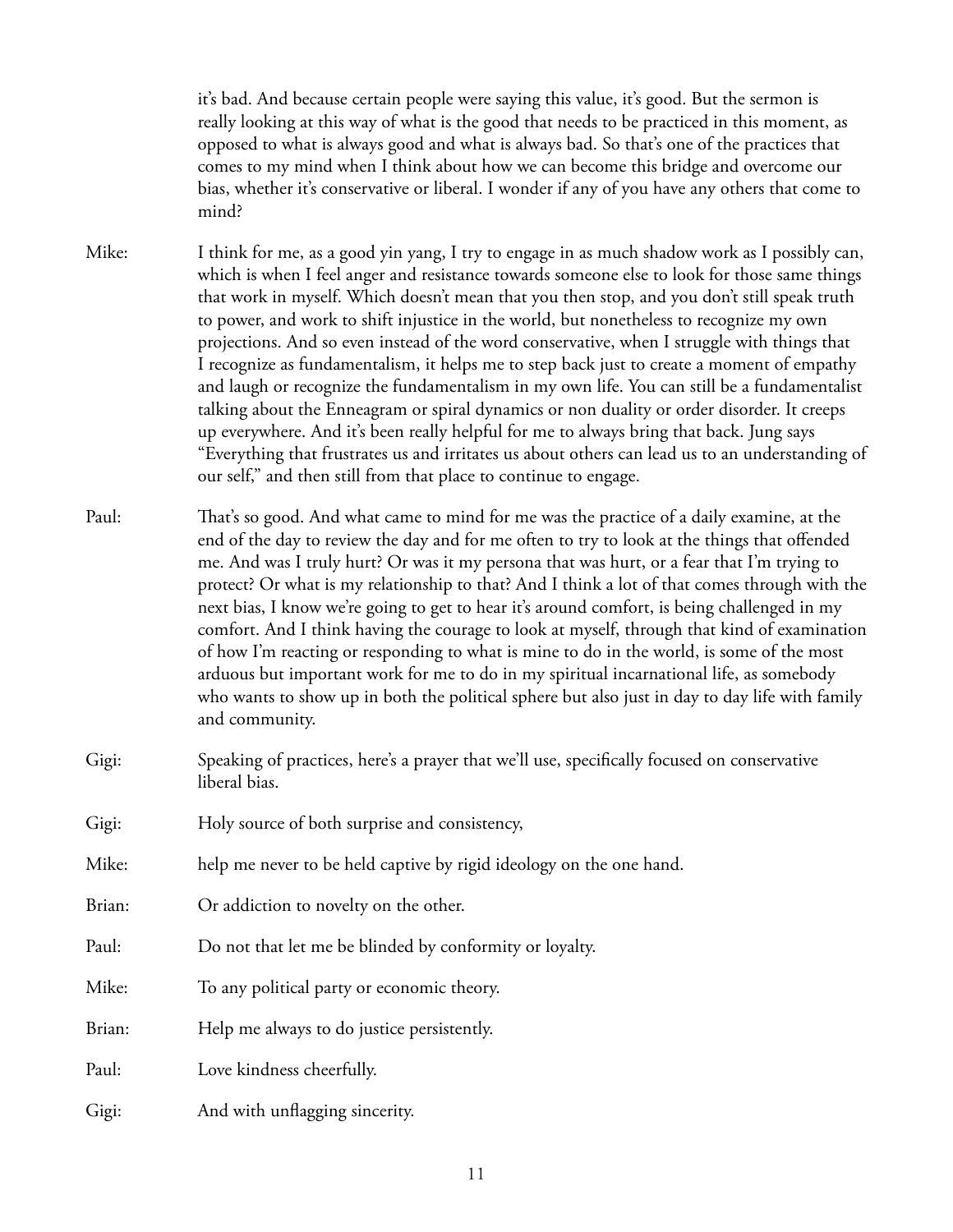- Mike: To walk in humility with you living God.
- Gigi: We move on to our next bias. This one is very pertinent right now it has three possible names, comfort, complacency, or convenience bias. Basically, our brains welcome data that allows us to relax and be happy. And they reject data that requires us to adjust, work or inconvenience ourselves. So we just put this out there. Everyone asked, "Where do you see this bias at work, in your own life or in the world in general?" It's worth acknowledging how pertinent this question is right now, at this moment in time. I know in another context, we've had conversations about tension fatigue, and something that we're all feeling. And I use that we term as if it can be applied universally, which it cannot. I know I feel tension fatigue every moment of every day. And I think it begs the question, how much more that comfort complacency and convenience bias is at work right now? How's that real for all of you?
- Paul: I think I have a PhD in the comfort bias. Growing up, being a white straight man, I always said my comfort is of most importance. I was trained to always seek comfort and that comfort should come easily to me. And I think through various seasons of awakening and looking at myself and looking at our world, asking the hard question and often ashamed of my own answer of, "At what cost to others does my comfort come?" And I think I see this happening right now in the pandemic. I see this happening right now in uprisings around racial justice, I see this happen on political spheres. And yet also a need to have a certain level of comfort to engage in higher, I don't want to say higher, that's engage in more complex discussions around, what does it look like to help be an agent of transformation in society? So the comfort bias is just what that is, just in my face all the time. I think I retreat to comfort when I get overwhelmed or anxious. And I've been taught that that is the food one should eat in such moments.
- Gigi: Of those three words it's the convenience, one that comes for me, it's how can I do the least of the things I don't like, so I can get things that I do like. And I remember just learning things about how much that cost not only other people, but it costs people's lives for me to have the convenience I have. I think of the way that we just toss things aside, the next new iPhone is out, so I'm going to toss the old iPhone away. And sometimes when we toss that old iPhone away, it winds up in landfills where people are breaking them open to get the mercury and other toxic metals and they're dying, and they're poisoning their atmosphere.
- Gigi: I remember one Lent, my practice was to look at the labels that my clothes came from, and to pray for the workers who made those clothes. Because many of them work in places that actually are killing them. We just got through Holy Week and Easter, but there are ways that everyday people are dying for us. And it's very easy to just not even think about that, because I want my convenience, I want this to be easy. And that's a bias I have every single day of my life. And it's actually costing people their lives.
- Brian: For some reason, I'm going back to one of the most stressful periods in my life when I was a pastor. And of course, this is a long time ago before email dominated our lives the way it does now. Back in those days, it was voicemail and I'd come in and there was my phone, and there would be all these voicemail messages. And I'm the kind of person, I like to empty my inbox and I like to get my work done. I'm a Jay I just like to have everything done. But there was this period of time where I was under so much stress, and there was conflict in the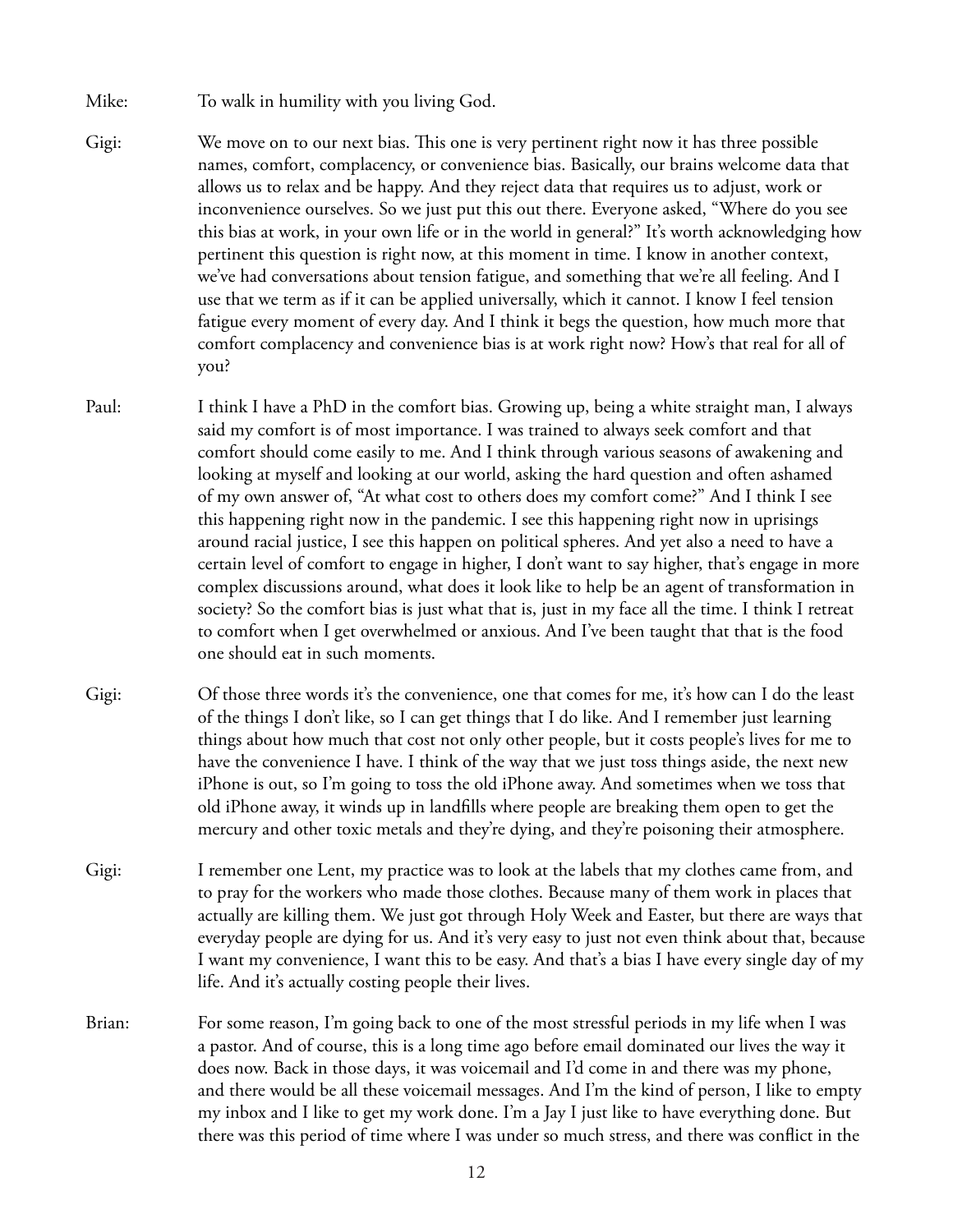church. And I remember this feeling like I've got five voicemail messages waiting for me, probably three of them are going to be friendly, and two of them are going to be hostile, I don't have the energy to take the risk to check.

- Brian: And it's one of the only times in my life where I felt that much stress where I just didn't want to know. And maybe that helps me understand a little bit of how our brains work all the time. It's looking for the things to say, "What can I ignore because I'm dealing with other things, or I want other things?" And when we're just aware that our brain is trying to be efficient it's trying to minimize distractions. It's trying to keep us above the yellow line and certainly above the red line of exhaustion. That maybe helps us understand that then we could be tuning out things that we really should need to know. Anyway that extreme example comes to my mind, I hate to even remember it because I just remember that feeling day after day, I can't handle one more thing. But a whole lot of us we could handle a whole lot more things. And we just got that mode going all the time.
- Mike: It's interesting, I can't help but... So I'm thinking back to this gross oversimplification that religion is the opiate of the masses. But I can't help but think about how in my own life I have so often used my spirituality as a cheat, to hide my comfort and complacency bias in platitudes of like, "Oh, it's all good, everything happens for a reason. All these bad things will be made to serve a good purpose down the road." And I don't mean to make light of anyone's guiding spiritual principles, but if I'm being honest there's been too much of that in my own life.
- Gigi: I'm wondering, given that we've just talked about the different ways that the comfort bias has shown up in our lives. Do you think that being aware of it can be a way to help us overcome it? Do you have any specific ways that you try to address comfort bias in your life?
- Paul: One comes to mind, I think it jumped there from because you mentioned, what are your Lent practices Gigi, I was thinking about when I used to work at a Bible college. And for Lent, I would engage in the practice of eating with the students that made me the most uncomfortable. And it was a way for me to not just hang out with the students that were thoughtful, intelligent or funny but to spend time with those that I wasn't sure how to love, that I wasn't sure how to engage in conversation, I just would feel uncomfortable.
- Paul: So after 40 days of breaking bread and clinking glasses, I would often find these sparks of connection. And then how do I fan them into a flame so that it could be ongoing, or there could be a shared sense of warmth between one another? This is why I love seasons like Lent or opportunities to really have some foresight about what kind of practice do I want to engage in? And I wouldn't have used the word comfort bias at the time but it clearly connected me of how I showed up to lean into my own natural inclinations, and try to push up against it into hopefully a more expansive loving the uncomfort of difference or perceived difference that I was experiencing with these students.
- Brian: I'm just thinking, Paul, I hope that the students didn't know that was your practice, because they would have seen you.

Paul: I was very private about it until this moment so my apologies to those who remember it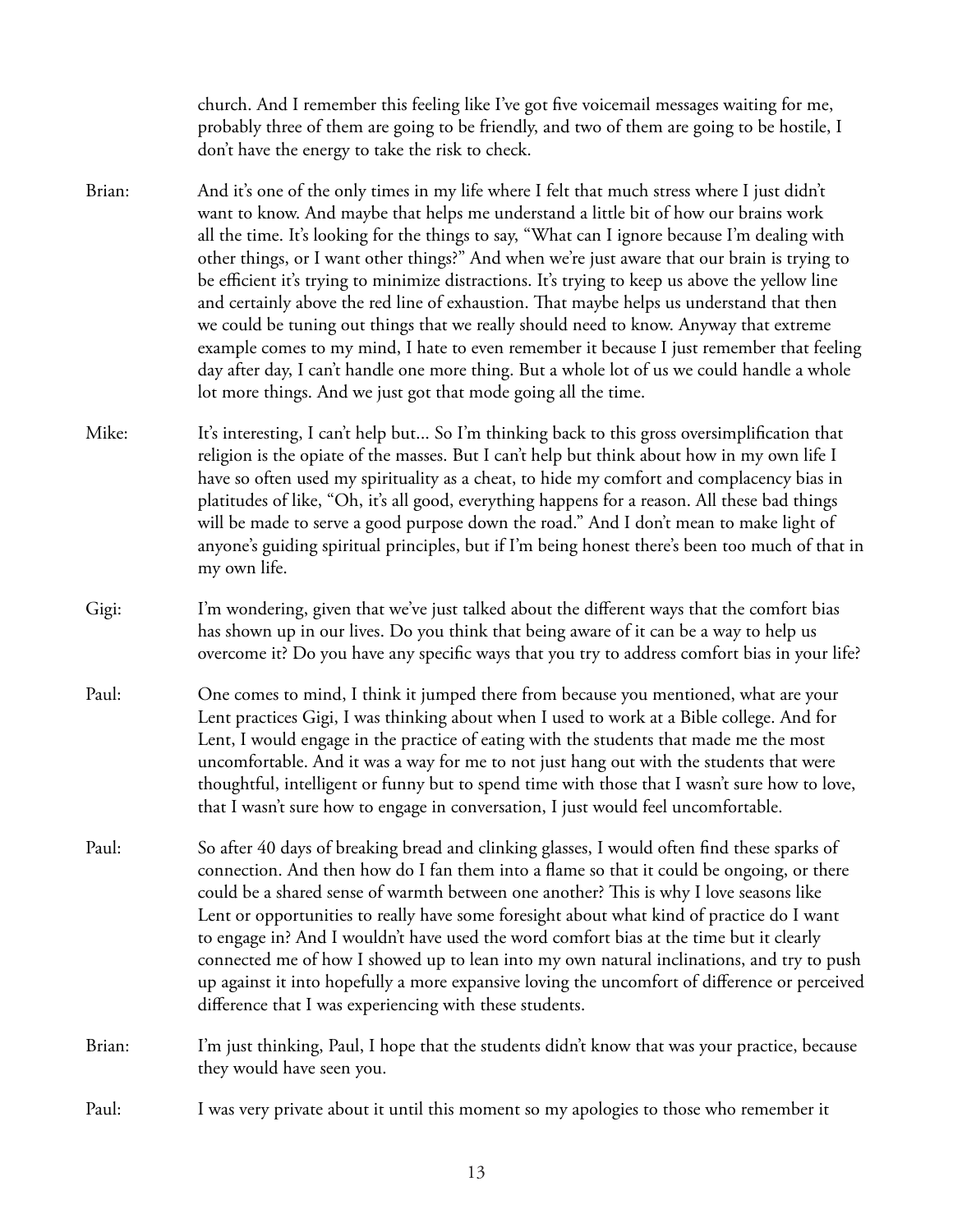Gigi: There's a single tear running down the cheek of one listener right now.

- Brian: But I think of father Richard's beautiful statement where he says he prays for one humiliation today. Which is probably a good way to say let me expect at least once a day to have my comfort disrupted somehow.
- Mike: It's interesting, too. I love both Paul and Gigi have mentioned Lent and I have an Orthodox priest friend who always reminds me he's like "You Westerners always forget that a good fast always has to be followed by a good feast." And so I think he's... And he's very often right in his critique of man saying that. I think what's helpful for me too in this is to think of legitimate ways to bring comfort into my life proactively, so that I then can be more ruthless with the ways I hide in that bias. Whether it's spending an extra 75 cents to get the good tissues or the good toilet paper or something like that, I don't know. But just really being proactive to find really good ways to have good self care that's not spiritual bypassing, so then I can be a little bit more honest in my engagement with discomfort.
- Gigi: I like that. And I guess that in some ways, that segues into another question that I have, which is, do you think there's ever a time when we simply can't afford more demands on us like what Brian was talking about, but even more so for people in the social circumstances they find themselves? Are there other times maybe when a comfort bias could protect us?
- Brian: Yeah, I think that helps us remember that there is a evolutionary value for all of these biases. They are there for a reason. And so I think we have to accept that yeah, there are times where I need to say, "I can't take any more right now." I suppose that's what Sabbath is about. It's about saying, "Look, you can't ask me to do work on this day, I need this time off" And vacations, holidays, all of this they're ways that we say, "I need comfort and I need a rest" And maybe we'll find if we... Maybe one of the reasons why comfort bias rules us so often is that we're not taking those times that we need for rest. I just heard on some documentary recently about how Americans are the worst country for taking vacations. And so I think there is a lot of wisdom in that.
- Gigi: I think about there was a season in my life where I'd had a lot of bad things happen in short succession. So I'd had a car accident and lost my car and then right after that lost the job and as a result of losing that Job had lost the place that I was living. It was like dominoes one thing after another. And I was trapped in all these big existential questions about why everything was happening. And I was trying to figure it out.
- Gigi: And a dear friend of mine who's a mentor and a therapist, he and I were just hanging out one night and he said, "Just remember Maslow's hierarchy of needs it's okay to let go of everything but survival right now, it really is okay just to survive this crisis, and then wrestle with the deeper things on the other side of it." And I don't know if that's helpful or not, but it was so freeing for me to know that it was really genuinely all right to just go into survival mode for a little bit. And also then was a lot more effective when I did worry about more practical things like somewhere to live and how to pay my bills.
- Brian: Yes, well, that resonates with that beautiful Franciscan statement, "What is mine to do? What is mine to do right now?" And maybe what's mine to do right now is survive and say no to all the requests that come my way. I think that's super healthy.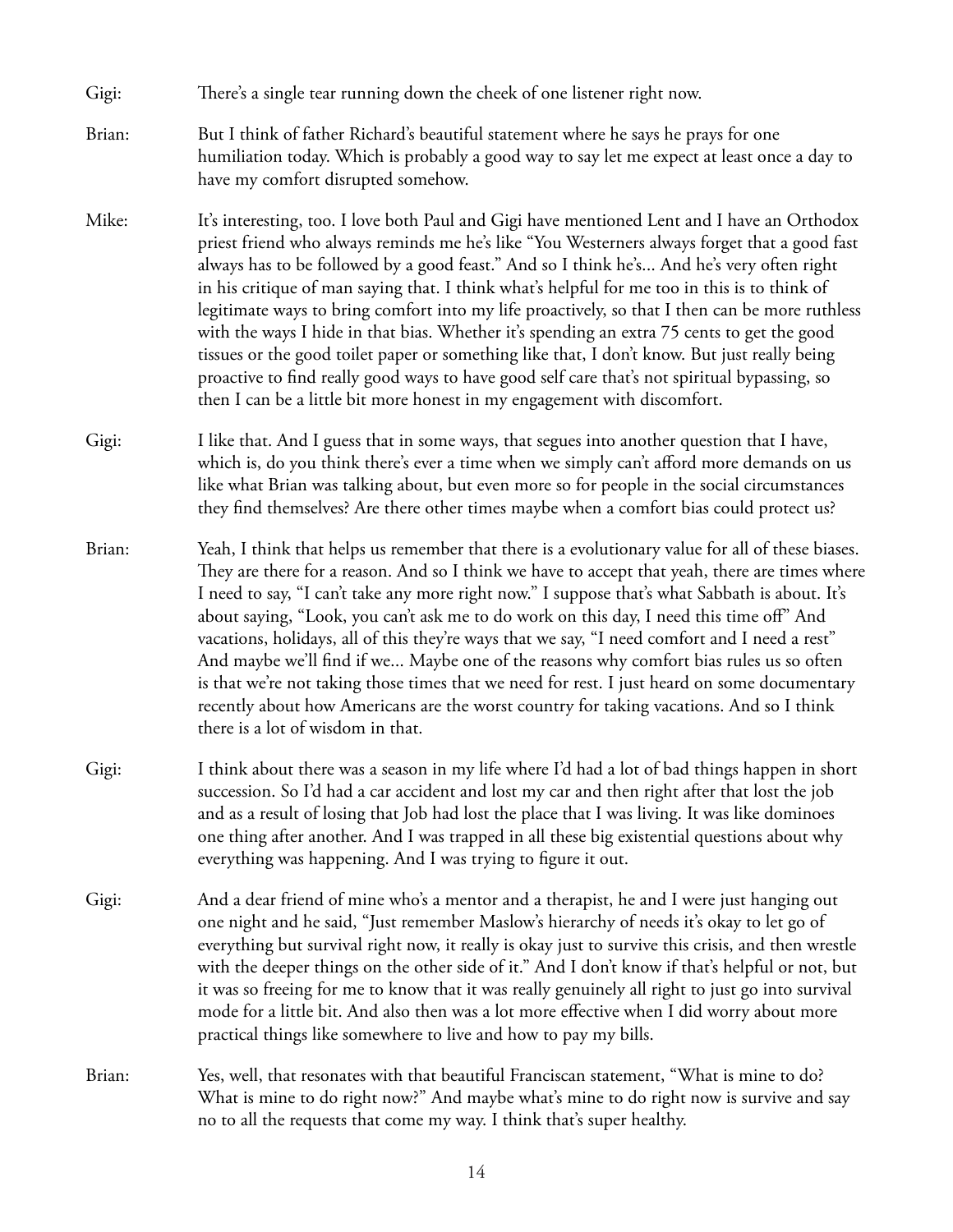- Gigi: I think of the ways that this comfort bias gets turned on its head. I think about especially in neighborhoods of poor people of color, where they have these really awful looking buildings, or because of the way economics have happened there's no grocery stores and it's like every other building has been abandoned. And then they say they want to build a garden. And all of a sudden, people start paying attention to the neighborhood and say, "We're not going to give you any money to build a garden, or we're not going to give you any money to make this building look good."
- Gigi: And to me, that's interesting, because there is this importance to, I would call it self care, to have something aesthetically pleasing, something that gives you joy and comfort in the midst of a really awful situation. And yet, it's okay for people who can go out and buy their toys to have a comfort bias. But it's not okay for someone who is just trying to live hand to mouth and can't even do that, even though they're working three jobs to want something beautiful in their neighborhood. And so it's just interesting how that comfort bias, it's okay for some people to have it but it's not okay if it's going to cost us money for people we don't want to even think about, who are actually making our convenience and our comfort available. We're not going to turn around and give them something.
- Paul: Gigi that was such a beautiful landing place for this part of the conversation. Let's say we turn our attention to the prayer that we will use for addressing our comfort, complacency, convenience bias.
- Gigi: Spirit of truth who sets us free by truth.
- Paul: Please strengthen my desire for truth.
- Mike: So that I will face rather than reject.
- Brian: Truths that inconvenience me.
- Gigi: Grant me the resolve to welcome the pain that often comes with wisdom.
- Paul: Help me choose empathy over apathy.
- Mike: Helped me choose courage over complacency.
- Brian: And helped me to abhorred the bliss that accompanies ignorance. For these two biases hit home with all of us, I think we feel them boxing us in and so we would like to invite everyone now to focus and strengthen your desire to see your desire to see what's outside your box. After we share a line of each prayer, we hope you'll repeat it aloud if you can or silently if you're not in a place where you can repeat it aloud. And then we'll offer a few moments of silence so you can let that desire resonate and deepen in your heart.
- Mike: Source of wonder, help us see with wonder.
- Gigi: Depth of mystery help us find a light and truth so profound this surpass all knowing.

Paul: Fountain of compassion help us see with compassion.